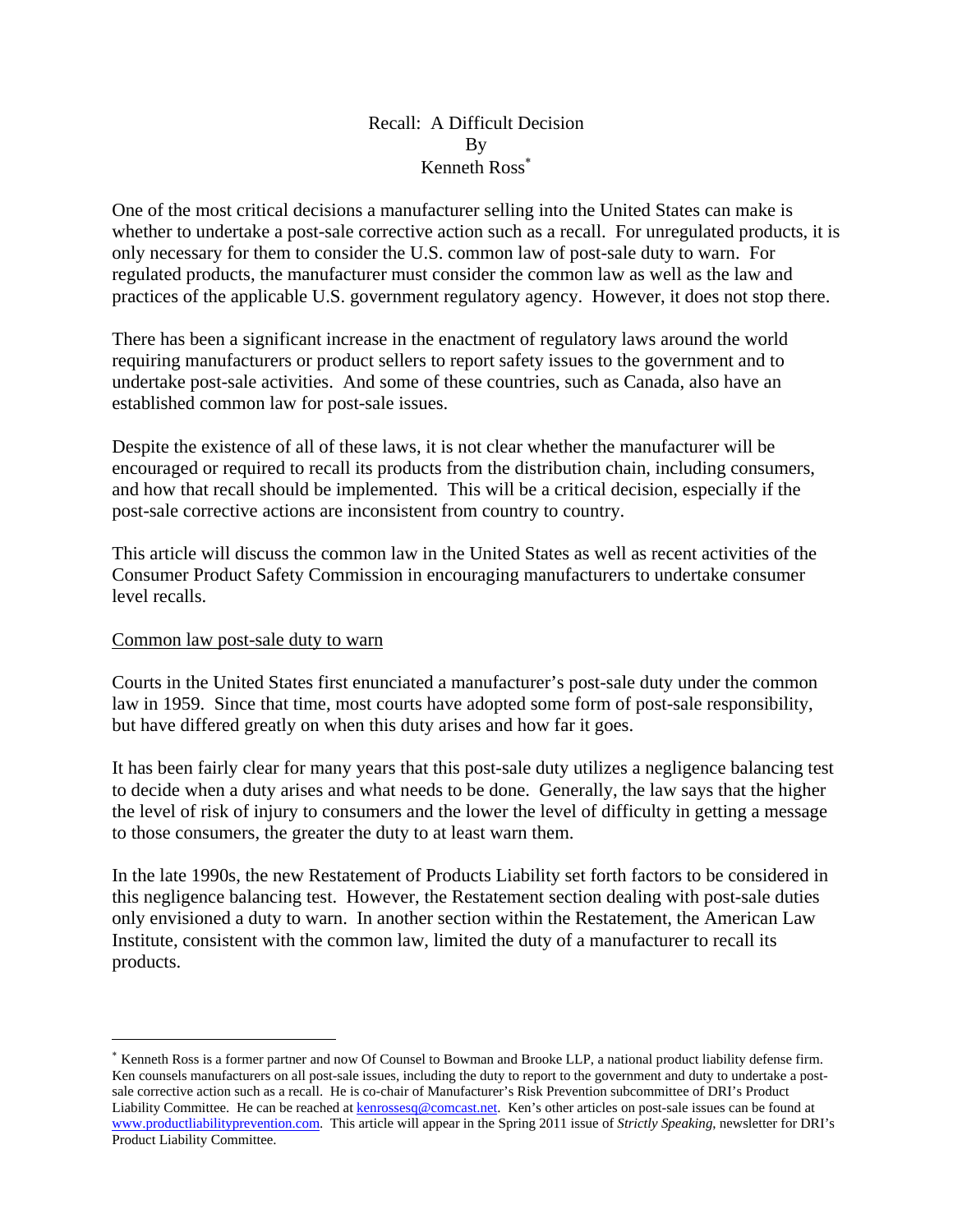This section stated that a manufacturer has a duty to recall its product if a "governmental directive issued pursuant to a statute or administrative regulation specifically requires the seller or distributor to recall the product." Since this almost never happens, as a practical matter, there is no general duty to recall products under the common law. As a result, the additional language in this section is more relevant. It says that a manufacturer could be held liable if they voluntarily undertake to recall the product despite the lack of a governmental directive and perform it negligently. Since virtually all recalls of government regulated products are technically voluntary, this statement of the common law must be seriously considered when deciding whether to undertake any post-sale actions.

This, of course, makes a decision by a manufacturer to recall its product in a marginal safety situation especially important. As we all know, when a recall has occurred, some plaintiffs file suit for injuries involving these products, even if the safety issue that prompted the recall had nothing to do with the incident. Many of these cases settle since manufacturers, or their insurance companies, don't want to risk an adverse verdict where doing so could encourage more injury claims as well as possible class actions.

In addition, the common law limits any requirement for a manufacturer to inform product customers about any post-sale safety improvements where the original product was properly designed and manufactured. In other words, no duty exists where the product involved in the incident was not defective when sold. This law was confirmed by the Restatement which said that there is no such duty unless the balancing factors for issuing a post-sale warning are met.

As a result, manufacturers making post-sale safety improvements must evaluate the risk that a jury will consider the product without the safety improvement to be defective, thereby possibly triggering a duty to inform customers about the safety improvement or placing the company in serious potential legal risk if no notice is provided.

## Application of common law to unregulated products

As I mentioned above, this common law is the only law that needs to be considered by unregulated products such as industrial products, construction equipment and farm equipment. Despite the lack of a common law duty to recall its products, a manufacturer of unregulated products still has a difficult decision to make as to whether or not to undertake any post-sale program, be it a post-sale safety improvement or an actual recall or retrofit program.

And, as stated above, if the manufacturer voluntarily undertakes to perform some post-sale program, it cannot do it negligently. Unfortunately, given the vagueness of the negligence standard, especially when trying to predict how a particular jury might react to the facts, manufacturers of such products need to be very careful before they undertake a program, especially where they will have difficulty finding customers.

I have served as a recall adequacy expert in litigation for a number of years. One of my most interesting cases illustrates the risk of a voluntary recall of an unregulated product. A manufacturer of an industrial product experienced a product failure in the test lab shortly after the product was first sold. Out of an abundance of caution, the manufacturer decided to recall the approximately 200 products that had already been sold. They were able to retrieve approximately 198 of these products. Customers for the last two products failed to respond to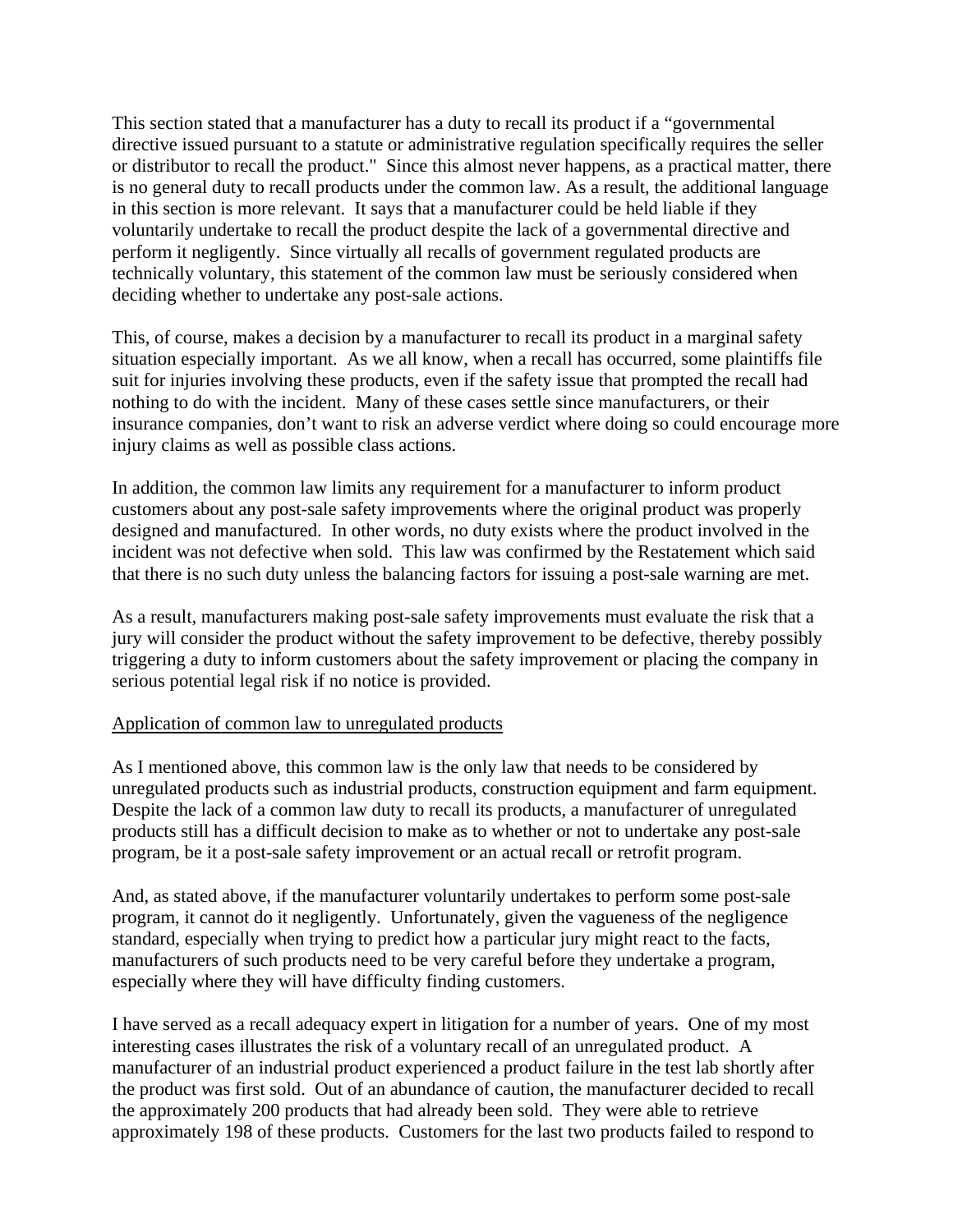the recall letter and the manufacturer eventually gave up trying to retrieve the remaining products. Unfortunately, over 10 years after this recall, one of the remaining products was involved in an incident where an individual was seriously hurt.

One of the claims alleged by plaintiff was that the recall was inadequate and that the manufacturer was negligent in that it did not succeed in retrieving the product involved in this incident. Since the accident occurred so long after the recall was completed, it was difficult for the manufacturer's employees to reconstruct what happened and what actions they undertook to locate all of the products to be recalled. Unfortunately, during a move of one of the manufacturing plants, many of the documents concerning this recall were misplaced or thrown away. Therefore, this manufacturer was unable to document that the recall letter was actually sent by them or received by the employer of the injured employee.

First, I questioned whether a recall was necessary in the first place. There had been a failure in the lab and the manufacturer decided to make some safety improvements in the product going forward. However, there had been no incidents with any product users at that point and therefore one reasonable decision could have been not to recall the product, but to keep a close eye on any post-sale incidents indicating any future risk of injury.

Again, the manufacturer thought that they were acting in the best interests of safety even if they had little reason to believe that their product was defective or that anyone would be hurt in the future. Given the lack of helpful evidence on the recall letter and the seriousness of the injury, the manufacturer was presumably sufficiently concerned about the reaction of the jury to the post-sale safety improvement and the recall that the case ultimately settled for a significant sum.

I've wondered how the case would have played out if the manufacturer had not undertaken a recall and instead was defending this one incident. The manufacturer could have argued that there was nothing wrong with the original product even though the design change made future products safer. The lack of any accidents, except for the one involved in the litigation, would have supported this argument.

## U.S. regulated products

Regulated products in the U.S. are mainly governed by the Consumer Product Safety Commission, the Food and Drug Administration, and the National Highway Traffic Safety Administration.

All of these agencies have fairly well developed regulations on when a manufacturer has a duty to report a possible safety issue to that agency. The reporting responsibility is based on the existence of a possible future risk of serious injury or death or a high risk of many minor injuries.

However, after the report is made, the question then becomes when a corrective action is necessary and how far it goes. There are differences among the agencies in determining whether a consumer level recall is necessary. The FDA classifies a reported safety issue as class I, II or III. This classification helps the FDA and the manufacturer to develop a recall strategy, including whether consumers need to be notified and the rate of recall effectiveness that should be achieved through consumer notification.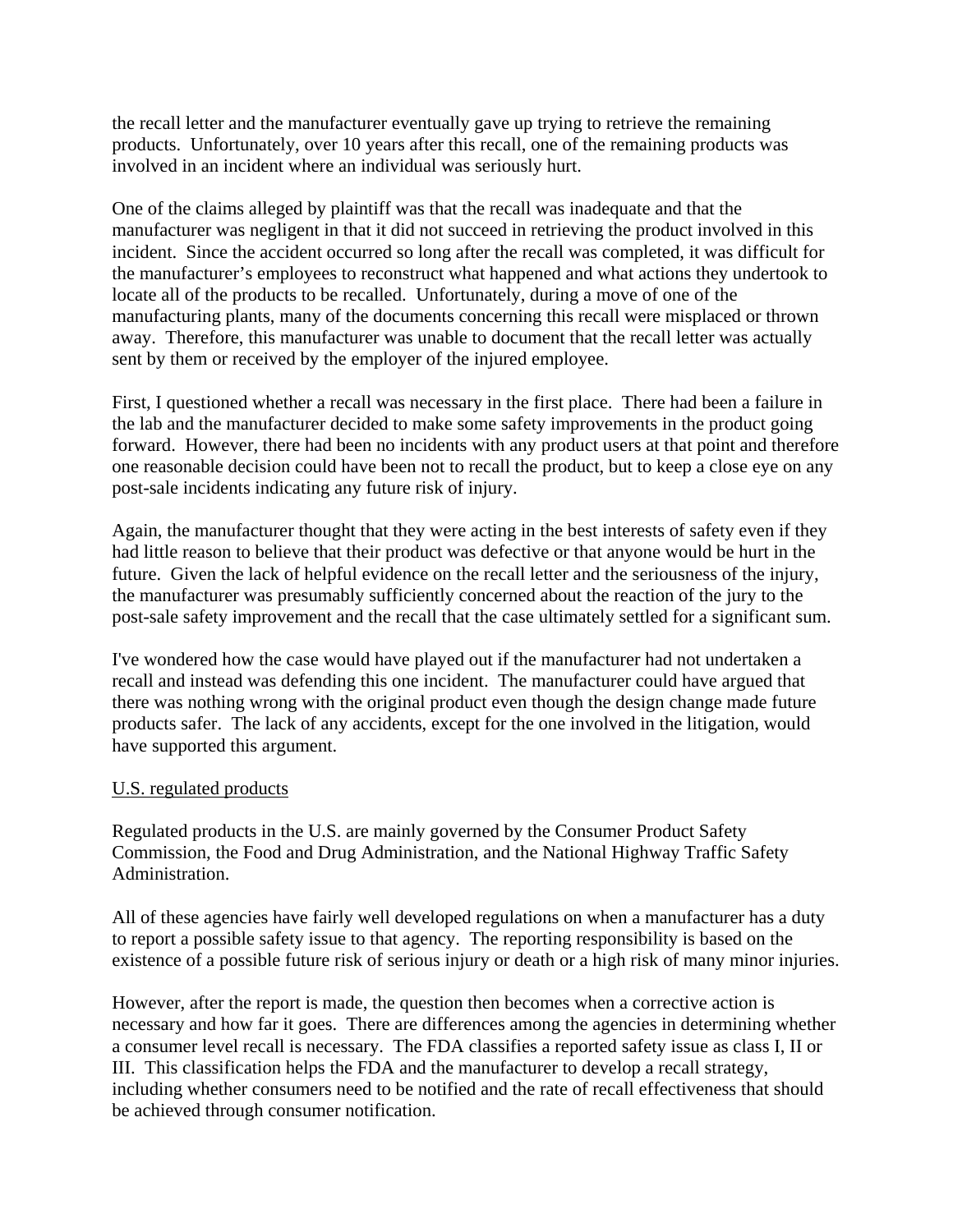Once a report is made to the CPSC, the Recall Handbook provides some guidance as to whether a recall from the consumer level is necessary and if one is undertaken, what elements constitute an adequate consumer notification program. The CPSC Recall Handbook says:

When a company reports to the Commission, the staff of the Division of Recalls and Compliance undertakes the same product hazard analysis as that requested of firms. First, the staff considers whether the product contains a defect. If the staff believes there is a defect, it then assesses the substantiality of the risk presented to the public, using the criteria listed in section 15 (that is, pattern of defect, number of defective products distributed in commerce, severity of the risk, likelihood of injury and other appropriate data). In determining preliminarily whether the product in question creates a substantial product hazard, the staff applies hazard priority standards to classify the severity of the problem.

The staff internally classifies the hazard as Class A, B, C, and D, although they don't usually inform the manufacturer of that classification. On this point, the Recall Handbook goes on to state:

The hazard priority system allows the Commission staff to rank defective products uniformly. For example, a Class A hazard rating is reserved for product defects that present a strong likelihood of death or grievous injury or illness to the consumer. Should the staff make a preliminary determination that a product creates a substantial product hazard, the hazard priority system also provides a guide for selecting the level and intensity of corrective action.

Most reports to the CPSC are based on the existence of a "defect" and a "substantial product hazard." However, many times companies report if there is a defect or possible defect even though the company does not believe that there is a substantial product hazard.

I have reported in the past to the CPSC on behalf of clients where there is a defect but they have not had any incidents and had no reason to expect that any would occur. In these cases, they argued that no consumer level corrective action was necessary because there was no substantial product hazard and the CPSC agreed. In other situations, I have reported on behalf of clients where incidents have occurred, but we did not believe there would be any future incidents or if any incidents occurred, the injuries would be minor. In those cases, we also argued that no consumer level corrective action was necessary, and the CPSC agreed.

## A change in CPSC policy?

The CPSC staff has publicly stated for years that they prefer manufacturers to report if in doubt as to whether there is a defect or a substantial product hazard. In addition, they have told manufacturers that a significant percentage of reports do not result in a corrective action and, therefore, manufacturers shouldn't be afraid to report because they are concerned that such a report will result in a recall.

Despite these assertions, there are some indications that some CPSC compliance personnel have become more aggressive in their position on the need for consumer level recalls and that more recalls are being undertaken where there is no reasonable and substantiated belief that there is a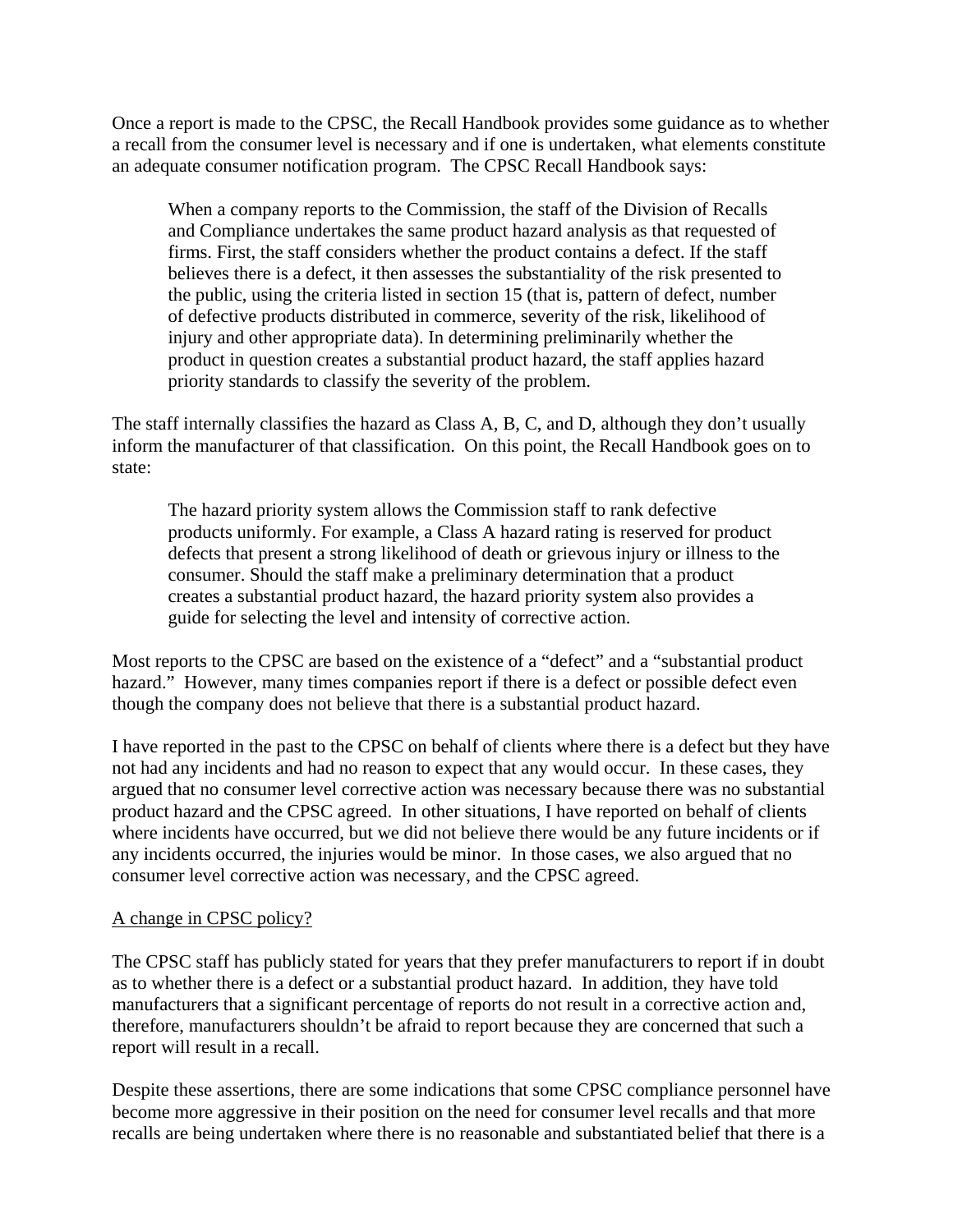future substantial product hazard. In other words, the CPSC staff, when analyzing a product that has a defect that could possibly pose a risk of serious injury or death, is not engaging in any serious probability analysis and merely concluding that a recall is necessary. In addition, there is evidence that, with certain products, the CPSC staff believes a recall is necessary if there has been a serious injury or death, even where there is arguably no defect in the product. Last, the staff has exhibited a bias in favor of recalls even where the risk of injury is miniscule. The example is lead paint recalls.

The possible reasons for these changes are multi-faceted. The CPSC now has five Commissioners, with the "Democratic" commissioners now being in the majority. In addition, the new chairman is demonstrably a more aggressive safety regulator and has appointed new senior personnel at the Commission who share her vision. All of this translates into an agency that is under a great deal more pressure to do more to advance safety than the Commission was perceived to have done under the prior President. This is a political reality and not a criticism.

With more recalls being undertaken where the product has never had an incident or where the product does not have an apparent defect, an issue has arisen that the media has referred to as "recall fatigue." This allegedly results in important recalls being less likely to be noticed or being noticed but ignored. This syndrome of "crying wolf" might make it harder to achieve a high return rate, thus creating significant potential liability for negligence under the common law in the event of an accident.

An illustration of this possible change in philosophy involves a baby product made by a number of manufacturers. One manufacturer was made aware of a death involving their product. No claim was made. After being informed by the CPSC of this death, the CPSC told the manufacturer that nothing more needed to be done. Three years later, the CPSC became aware of more deaths involving other manufacturers of this type of product and decided to issue a safety alert. The safety alert pointed out the risks of injury or death where the product user did not follow the warnings and instructions provided by the manufacturer. In addition, the alert clearly described to users how to use these products safely.

Three months later, the CPSC changed its position and decided that all manufacturers of these products should recall their products from consumers instead of relying on the safety alert that they had just issued three months earlier. It was intimated that the reason for the change in position was that the new Commissioners were taking a tougher stance on evaluation of future risk. I have no confirmation that this was true.

Remember that generally a defect and substantial product hazard or non-compliance with a safety standard is necessary to justify a recall. In the case of these products, it was arguable that the CPSC did not believe that these were defective products or they would not have issued a safety alert three months earlier.

This manufacturer had been selling thousands of products over 15 years and was only aware of one incident, albeit a death caused most likely by the consumer not following the clear warnings and instructions. There was no reason to believe that any further injuries or deaths would occur and, in fact, the manufacturer had changed its warnings and instructions to be consistent with those included by the CPSC in their safety alert.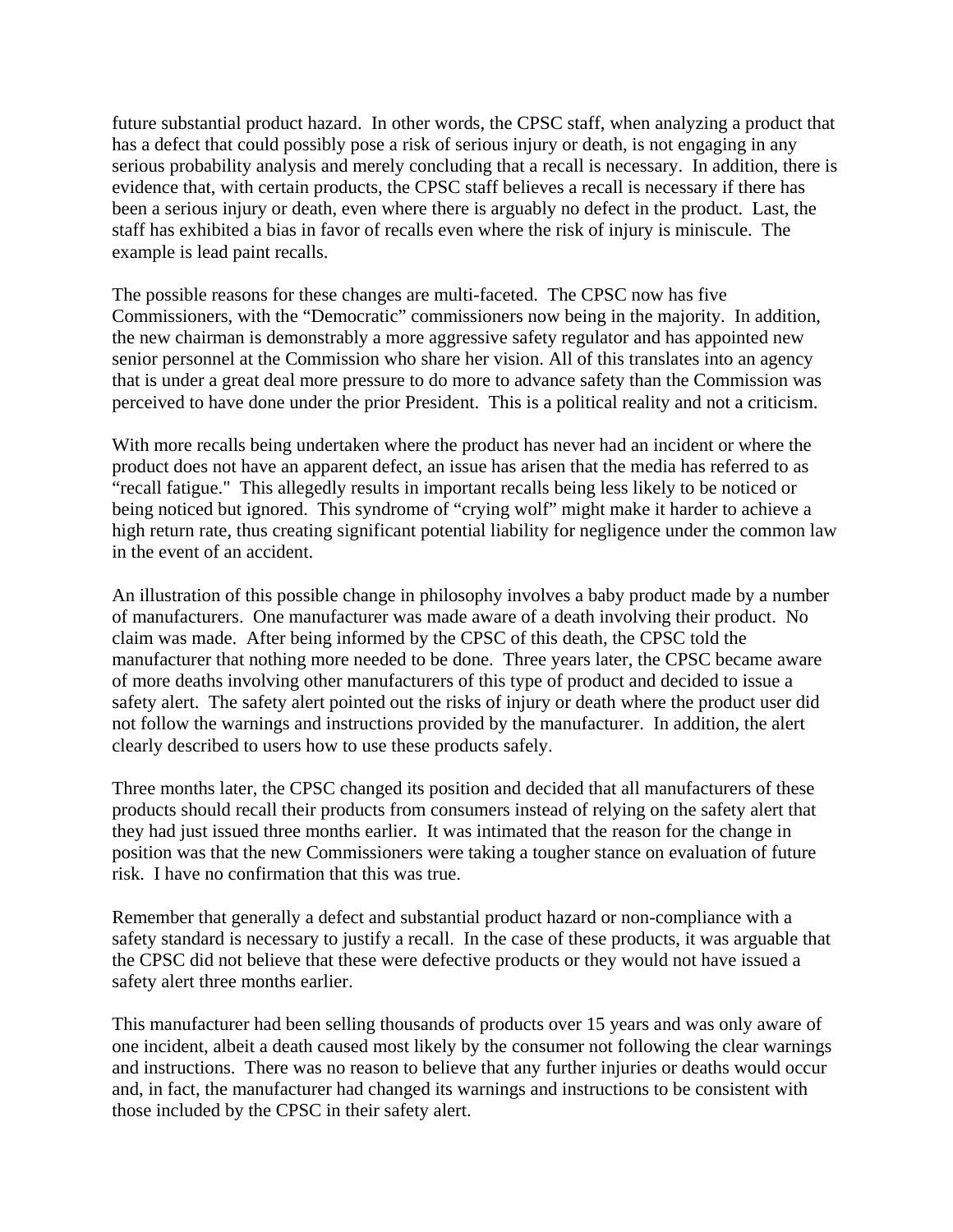The CPSC staff basically told manufacturers that if there was a death with this product, it must be recalled even without clear proof of defect or any determination of future probability of harm. In other words, a death equaled a recall. The manufacturer argued that the safety alert was much more effective in enhancing the safety of this product in that parents would not return the product or stop using it even if they became aware of the recall. This is a product that has been in use for many years and, like most products, can result in harm if not used properly and in accordance with the manufacturer's instructions.

It does not make sense to require the recall of a product where the consumer does not follow the warnings and instructions and an injury or death could result or has resulted. If that was the case, most products would have to be recalled and there would be no way to more safely design them.

The result of the staff position was that this manufacturer went out of business because they were unable to continue to sell their products. Four months later, the CPSC changed their position again and said that manufacturers of these products would not have to recall their products. Instead, the CPSC issued another safety alert and is supporting the passage of a voluntary safety standard. Unfortunately, this was too late for at least one manufacturer who today remains out of business.

This issue was also raised at the recent annual meeting of the International Consumer Product Health and Safety Organization ("ICPHSO"). I argued at one of the sessions that there have been too many recalls, especially involving situations where there have been no incidents or just minor incidents. Surprisingly, some manufacturers stood up and argued that they had been strongly encouraged and even "bullied" into doing recalls by the CPSC even though they did not believe that there was any risk of substantial harm.

In other words, these manufacturers were confirming the supposition that some staff are not engaging in risk assessment in deciding whether the manufacturer should undertake a consumer level recall. Instead, they equate a defect with a recall if there is any chance of a serious injury or death. In the past, manufacturers have argued that if there is a defect in the product and no known incidents have occurred, that a consumer level recall is not necessary.

We all understand the pressure on the CPSC to have a product recalled when there is any chance of a serious injury or death. It is an easy decision for them but one that puts the manufacturer in a very difficult position. They would first try to resist a recall requested by the CPSC. And, if they decided to undertake a recall after further encouragement by the CPSC, this could slightly increase safety, but more likely result in serious legal risks and huge costs if class actions are filed or incidents occur. It seems today that almost any serious recall results in a class action or shareholder lawsuit.

At the ICPHSO meeting, the CPSC discussed some of these issues privately and publicly. Their statements confirmed differences of opinion within the staff and between the staff and the commissioners over the question of when a recall at the consumer level is appropriate.

If the CPSC continues to encourage recalls in marginal safety situations, it could cause some manufacturers to decide not to report such matters to the CPSC. If there is a defect, but the manufacturer does not believe that there is a substantial product hazard, they have no duty to report. As I said above, many manufacturers have reported anyway in the belief that the CPSC